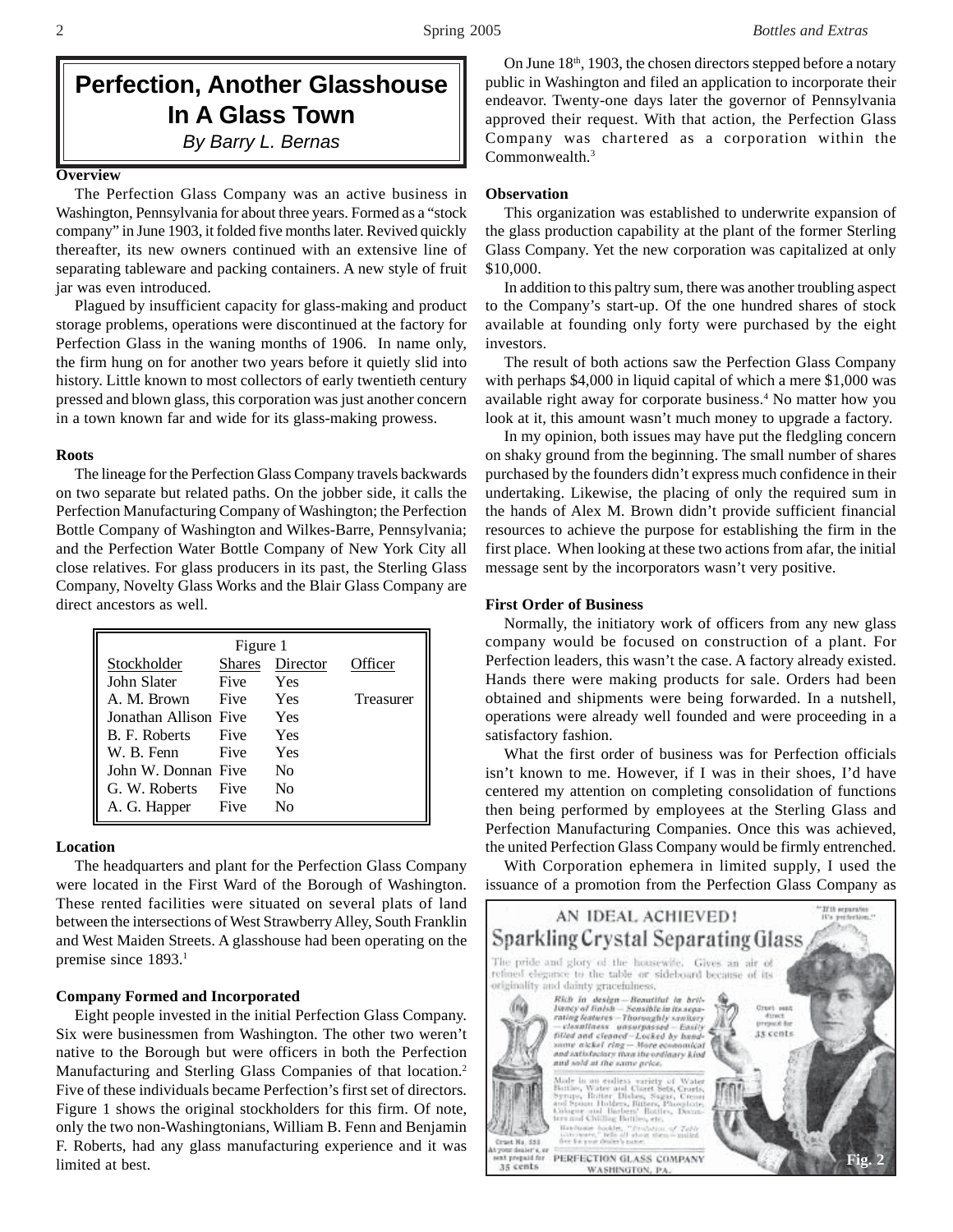the indicator of when combined operations were accomplished. This happened almost two months to the day after the firm's directors filed their incorporation request. The first Perfection Glass advertisement appeared in the August  $15<sup>th</sup>$ , 1903 edition of *The Saturday Evening Post*. **Figure 2** shows this announcement.

#### **Another Issue - More Capacity**

The next issue facing corporate leaders would prove to be less easy to resolve. The two prior concerns absorbed by Perfection Glass had developed and had been marketing a popular product line of separating tableware. The continuing demand for these items exceeded the glass-making capacity of the former Sterling works. Expansion of this capability was needed if orders were going to be filled on-time by Perfection hands in the future.

One option Company directors were exploring was to moveout of Washington to another municipality. Moundsville, West Virginia was a site under consideration. Perfection leaders wanted five acres of land donated to them along with a loan of \$75,000 to erect a factory. Town leaders in Moundsville couldn't reach an agreement on these terms.<sup>5</sup>

When the relocation deal turned sour, Perfection managers sought to build another plant close to the Washington area. About fifteen miles northeast of Washington in Bridgeville, Pennsylvania, a \$250,000 production facility was envisioned. The Bridgeville Real Estate Company even gave Perfection officials a tract of land as an enticement to continue with their plans.<sup>6</sup> However, these didn't materialize either.

#### **Observation Two**

Any Perfection Glass upgrade or relocation required money. Clearly, the firm's investors weren't going to provide the necessary funds or they would have done so from the beginning. Either other entrepreneurs or mortgage loans would be needed to complete any plan. In my way of looking at this situation, more debt at this point wasn't a good idea. The specter of overextension was beginning to rear its ugly head.

#### **Corporation Products**

Even with a production limitation, an advertising campaign was kicked-off in August 1903 by Perfection managers. Four of the major magazines of that day would eventually carry their promotions.7 **Figure 3** contains an illustration from one of these



**Figure 3:** The Munsey, November 1903.

periodicals. Also, the glass-trade weekly, *Crockery and Glass Journal* ran at least four Perfection Glass ads over a several month period.

In addition, two batches of catalogs were printed in September and October 1903.8 Titled an *Evolution of Table Glassware*, these depicted all of the articles Perfection hands were capable of manufacturing.

Two different pieces of Company letterhead from the same era depict examples of products as well. A sample can be seen in **Figure 4**.



**Figure 4:** Courtesy Richard Roller's files at Ball State University

It is interesting to note a packer's jar appeared in the Perfection Glass brochure and on the firm's letterhead. It seems odd to me that Company officers would be advertising articles for the dining room table along with a pedestrian item intended for use by packers of prepared foods. The swath of utility between both makes it hard to explain why each was being turned out by Corporation employees.

#### **Observation Three**

Besides this strange circumstance, I'd like to make another observation. At this point in time, the Hazel-Atlas Glass Company of Wheeling, West Virginia had three factories within the Borough of Washington turning out fruit jars and glass containers for commercial products. Also, a major tableware manufacturer, the Duncan & Miller Glass Company, was in production within the town's limits. The line of wares being made by Perfection employees were in direct competition with those produced by these much larger firms. Regardless of the popularity of Corporation products, the head-to-head maneuvering between these concerns couldn't have been a good thing for a new business.

#### **William Beach Fenn**

At the beginning, Mr. Fenn was a prominent player in the amalgamated Perfection Glass Company. For one thing, his patents were the basis for the early success of this Corporation as they had been for others in the past. But with notoriety came the problem of expanding the new firm's production facilities to meet increased consumer demand. Upgrades or new sites required money. William B. Fenn played another key role here by spearheading Company efforts to acquire the financing. By doing so, he may have gotten in over his head.

A stranger to debt he wasn't. Around the time Perfection Glass was formed, William B. Fenn bought out the interest of his former partner, Russell Uhl; who was then the president of the Perfection Manufacturing Company. The total obligation to Mr. Uhl was \$17,500.<sup>9</sup> It isn't known whether Mr. Fenn took the same approach with the owners of the Sterling Glass Company. Even though there was no public notification of this happening, I think we have a pretty good indicator it did. The tell-tale sign was the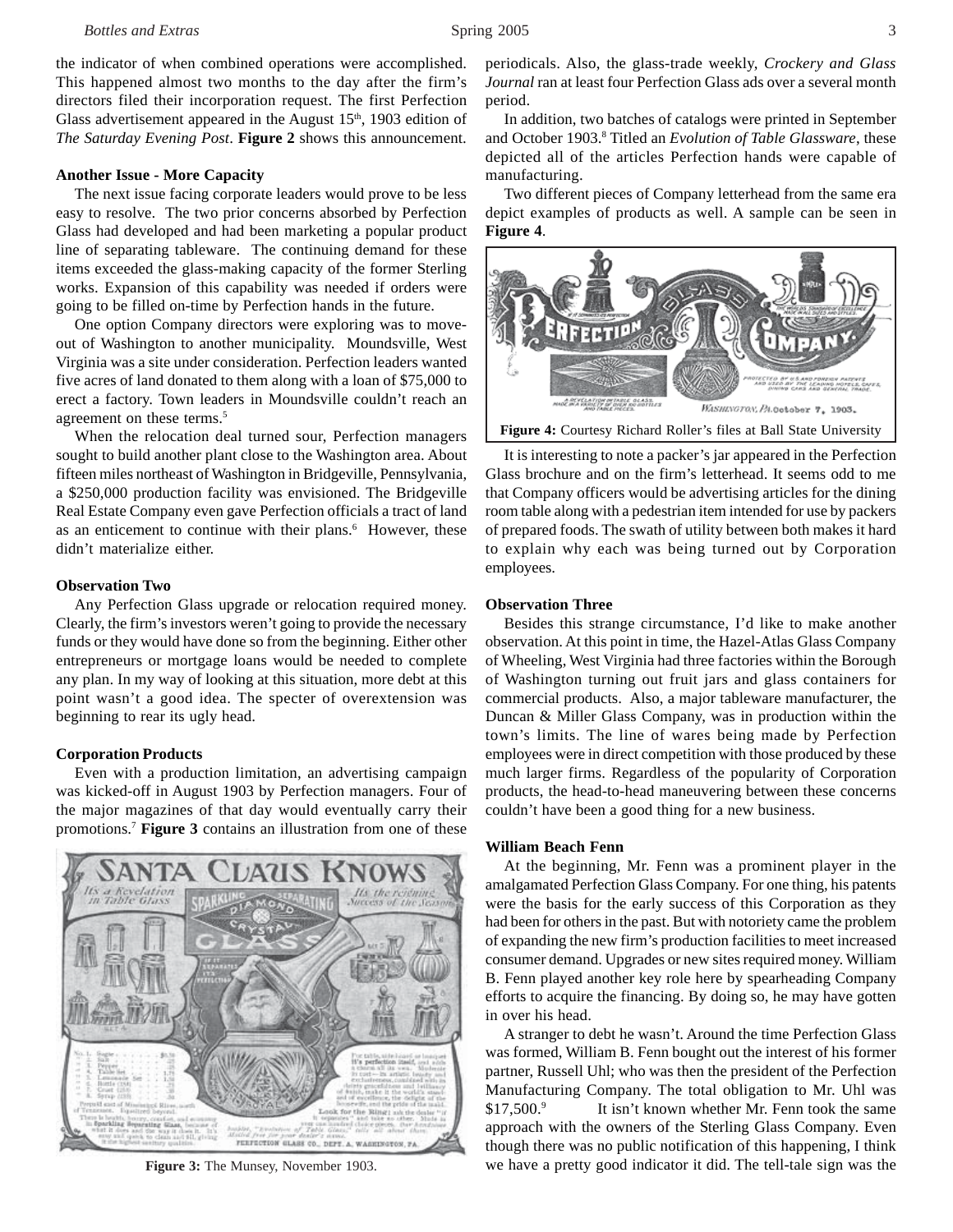non-involvement of the four former Sterling Glass owners in the establishment of Perfection Glass. My guess is they were bought out by William B. Fenn as well.

If the second situation occurred as I've theorized, it is easy to interpret what was going on. William B. Fenn secured control of the Sterling Glass and Perfection Manufacturing Companies in order to put both to work under his auspices as the new Perfection Glass Company. This would not only solidify his position of control; it would also facilitate growth under his direction.

On top of these payback commitments, Mr. Fenn had incurred \$49,600 indebtedness for 496 shares of stock in the Republic Glass Manufacturing Company in September 1902. Also, he reportedly paid \$40,000 for the Washington-based works of the Phoenix Glass Company in April 1903. Now in late September, he was involved in a \$250,000 arrangement in Bridgeville. Besides these entanglements, William B. Fenn had several short-term loans coming due to the tune of \$27,000.<sup>10</sup>

Even with this superficial overview, it is clear to me Mr. Fenn was over-stretched if not overextended financially. As the central figure for Perfection Glass, it was his responsibility to move the Corporation forward. I guess he was doing it the best way he could at the moment. Regardless of the visible signs of prosperity, the unrevealed truths about the solvency of the nascent Perfection Glass Company were yet to be made public. These all came to a head in late October 1903.

But before this happened, the firm suffered a serious setback. The alert for this problem started to sound when several bills from prior Perfection concerns went unpaid. Faced with mounting debt, Mr. Fenn took a course of action to resolve this issue. He withdrew \$2,650.45 from his personal accounts and had \$5,000 worth of Perfection Glass goods packed up and shipped to New York. Unannounced, he departed Washington sometime after October 26<sup>th</sup>, leaving the co-owners of the Perfection Glass Company to face the coming problems by themselves.<sup>11</sup>

#### **Wage Dispute - Workers Walkout**

Right after Mr. Fenn fled, sixty of his employees filed suit in Washington civil court for wages due them. Two weeks worth of pay or about \$2,500 was to have been handed out on Saturday, October 24<sup>th</sup> but that day came and went without any recompense. According to the workers, they

were then told pay day would take place on October  $27<sup>th</sup>$ . When no money was forthcoming from Perfection managers that morning, the workers walked off the job at noon and hired a lawyer to represent their interests in the matter. The plant was closed down shortly thereafter.<sup>12</sup>

With the linchpin for Company operations gone and available money to cover corporate expenses in short supply, the Perfection Glass Company was placed in the hands of the local constable and scheduled for sale. About three weeks later, one of the Borough's newspapers reported this event as follows.

"FIRES TO BE RE-KINDLED AT PERFECTION PLANT - Creditors Who Purchased the Fenn Interests May Resume Work at an Early Date. At the sale of the interest of W. B. Fenn in the equipment and ware, finished and unfinished, of the Perfection Manufacturing company by Constable G. V. Clutter \$3,597.95 was realized. The sale was made on labor claims filed by employees of the concern and the amount of the sale paid 78 per cent of the claims. The balance was made up by the purchasers of the Fenn interests who are two of his largest creditors. The sale included part of the machinery of the plant, some of the lehrs, molds, office fixtures, finished and unfinished ware. Among the molds sold were those for making a fruit jar invented by Mr. Fenn for which a patent is pending. The jar is said by the trade to be one of the best ever got out. Mr. Fenn has been out of town for several weeks. It is understood that the plant will be started in full in a few weeks under control of the persons who made the purchase."13

# **Conclusion One**

It looks like some of my earlier observations about the five month old Perfection Glass Company were correct. For one thing, people owed money by the Company cared more about this concern than the founders did for their start-up investment. When funds were needed to cover problems within the firm, the original shareholders weren't the providers. Their support for this endeavor was sub-par.

For another, William B. Fenn became cash starved and financially over-extended in several lines of credit. His business philosophy of borrowing to cover immediate expenses while buying time to address upcoming bills got him further behind with each transaction. A realistic long-term repayment scheme for these debts was non-existent. Considering his critical position at Perfection Glass and the lack of empathy from the stockholders, both factors eventually consumed him and in turn doomed the Corporation.

#### **Perfection Glass Reborn**

Ironically, the new owners of the Perfection Glass Company were members of the prominent Caldwell family of Washington. These same individuals had owned and managed the Sterling Glass Company a few short months ago. Charles S. Caldwell became the concern's president while George L. Caldwell took over a familiar position as the Company's treasurer. The only holdover from the failed Perfection organization was Benjamin F. Roberts. He transitioned to become secretary in the revamped Corporation.

Under the same Commonwealth charter, Perfection leaders called back to work their employees. In the buildings on the plots of rented real estate in the Borough's First Ward limited glass-making recommenced on December 2<sup>nd</sup>, 1903. There were indications the factory closed once more before hands restarted melting and forming processes around December 18th. Still not ready for full-up manufacturing, this facility was shutdown again over the Christmas and New Year holiday period.14

Partial production resumed at Perfection's plant on January 7<sup>th</sup>, 1904. Outside of a gas leak under the furnace which caused an explosion and minor fire in early February, workers at this site slowly brought operations up to full speed over the succeeding weeks.<sup>15</sup>

#### **Another Try to Increase Capacity**

Four months after they resurrected the Perfection Glass Company, the new leadership team decided it was time to address the capacity issue of their works. On this occasion, they agreed to install a multi-ton continuous tank. Here is how a reporter from *Commoner and Glassworker* explained this encouraging development.

"A contract has been let by the Perfection Glass Co., Washington, Pa., for the erection of a 30-ton continuous tank for the manufacture of fruit jars." "The Perfection Glass Mfg. Co., Washington, Pa., have a new fruit jar that is expected to outclass all others owing to its having a glass cap and not metal being used; only a rubber band to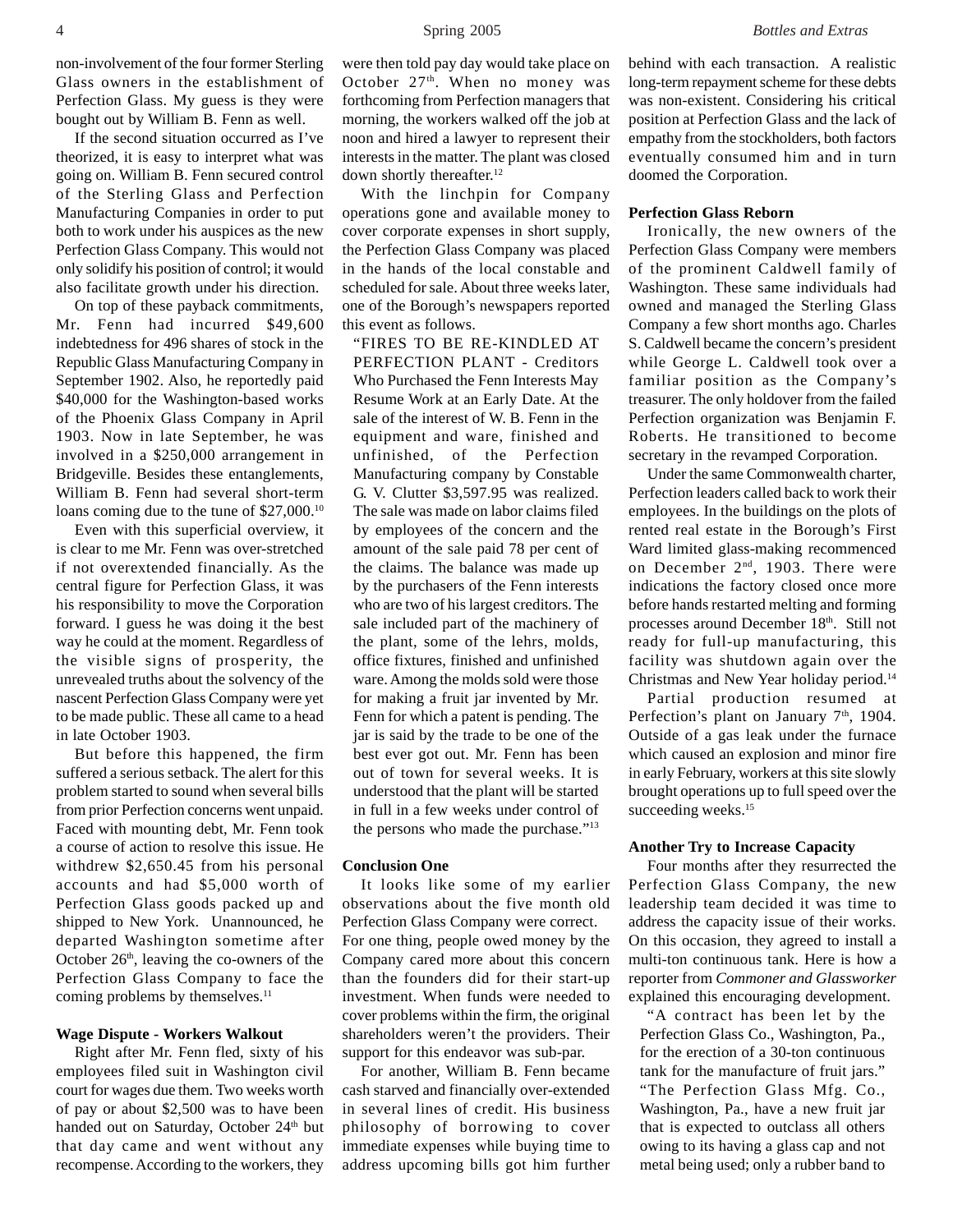# *Bottles and Extras* Spring 2005 5

help seal the glass screw cap. Manager Chas. N. Edmunds devised a new form of mold for pressing the caps, so that it can be produced almost as rapidly as a cap without the screw thread. A ratchet arrangement is attached to the mold for withdrawing the screw as soon as the cap is pressed. A patent has been applied for and the device may also be used on an insulator mold or for making any glass article requiring a thread. A shaker salt with a glass top and glass salt stirrer is another unique novelty requiring a specially designed mold. An all-glass separated decanter with screw and requiring no metal fitting, and also a pressed round holophane globe are a few of the other new things lately devised by H. W. Taudte, foreman of the mold shop, and Manager Edmunds, all of which should prove winners. The company propose erecting a continuous tank this summer at which several shops will be employed producing the new glass top jar for which some excellent orders have been secured, and Secretary B. F. Roberts says there is a market for all they can turn out. The pot furnace and a small continuous tank are at present being operated."16

# **SIMPLEX MASON**

The fruit jar which Perfection hands were going to make was most likely the one embossed on the front with the word SIMPLEX in arched letters followed below by the term MASON in a straight line. **Figure 5** has a picture of a pint example of this article.



Shaped like a normal homecanning container of that era, the appeal of this vessel was its all-glass screw cap. This cover would eventually be patented by Russell Uhl, a former partner and loan provider to the absent William B. Fenn.<sup>17</sup> Figure 5 has a depiction of this sealing device on top of the pint.

# **Other Products**

The April entry

in *Commoner and Glassworker* also indicated Perfection officers were going to continue making separating tableware items. However, there was a difference to be noted. For the new line, officials moved away from the coupling technique seen on prior products made to the patents granted to Mr. Fenn. Instead of a metal ring that screwed down onto a base with a threaded finish, the Corporation's new tableware articles would join together by means of an all-glass method. Whether this process used a glass ring that was internally threaded or an internally threaded screw cap molded onto the bottom of the container's top isn't known. Either way, the adoption of this methodology certainly made a simple idea much more complex.

Unfortunately, no mention was made of the SIMPLEX in a diamond packer jar with an all-glass cover in the *Commoner and Glassworker* report. Nevertheless, it seems this article was still being made from metal in the Company's pot furnace.

# **Map Company Documentation**

Planning for the upgrade continued as did glass-making at the Perfection works. The latter halted when the traditional "summer stop" was observed at the end of June 1904. During the break in operations, a representative from the Sanborn Map Company visited Washington to update their drawings of the Borough. The portion of his effort which deals with the Perfection Glass Company is shown in **Figure 6**.

#### **Extended Break - Moosic Facility Used**

The restarting of metal-making by Figure 5: Pint SIMPLEX MASON jar. Perfection Glass hands should have taken never in full operation.<sup>19</sup>



place during the first week in August. However, this didn't happen. A writer from *Crockery and Glass Journal* provided the reason it didn't.

"The Perfection Manufacturing Co. will not start up their plant at Washington till October. They are putting in a new continuous tank. It will require about six days to place it in running order. They will commence operating the plant at Moosic, Pa., August 15 on their new Simplex jar. They are not pushing their Perfection ware at present – merely taking care of their old patrons. B. F. Roberts, the manager, is now on a six weeks' trip, taking in big cities East and West, looking after the interests of their Simplex jar."<sup>18</sup>

The enhancement to the Perfection Glass Company's only plant in the Borough had finally commenced. Scheduled for about a three month period, the installation of a continuous tank would allow for a greater increase in production. In the meantime, another facility in Moosic, Pennsylvania would be used to continue the output of Perfection goods on a temporary basis.

The Moosic connection was with the Republic Glass Manufacturing Company. It was an idle firm formed in September 1902 by John P. Elkin and William B. Fenn. This concern was to have made the Simplex in a diamond style of container along with the all-glass, May 3<sup>rd</sup>, 1904-patented screw cap for it. Unfortunately, outside of a shortperiod of production and limited operations as a substitute for the Perfection factory in Washington, the Republic Glass facility was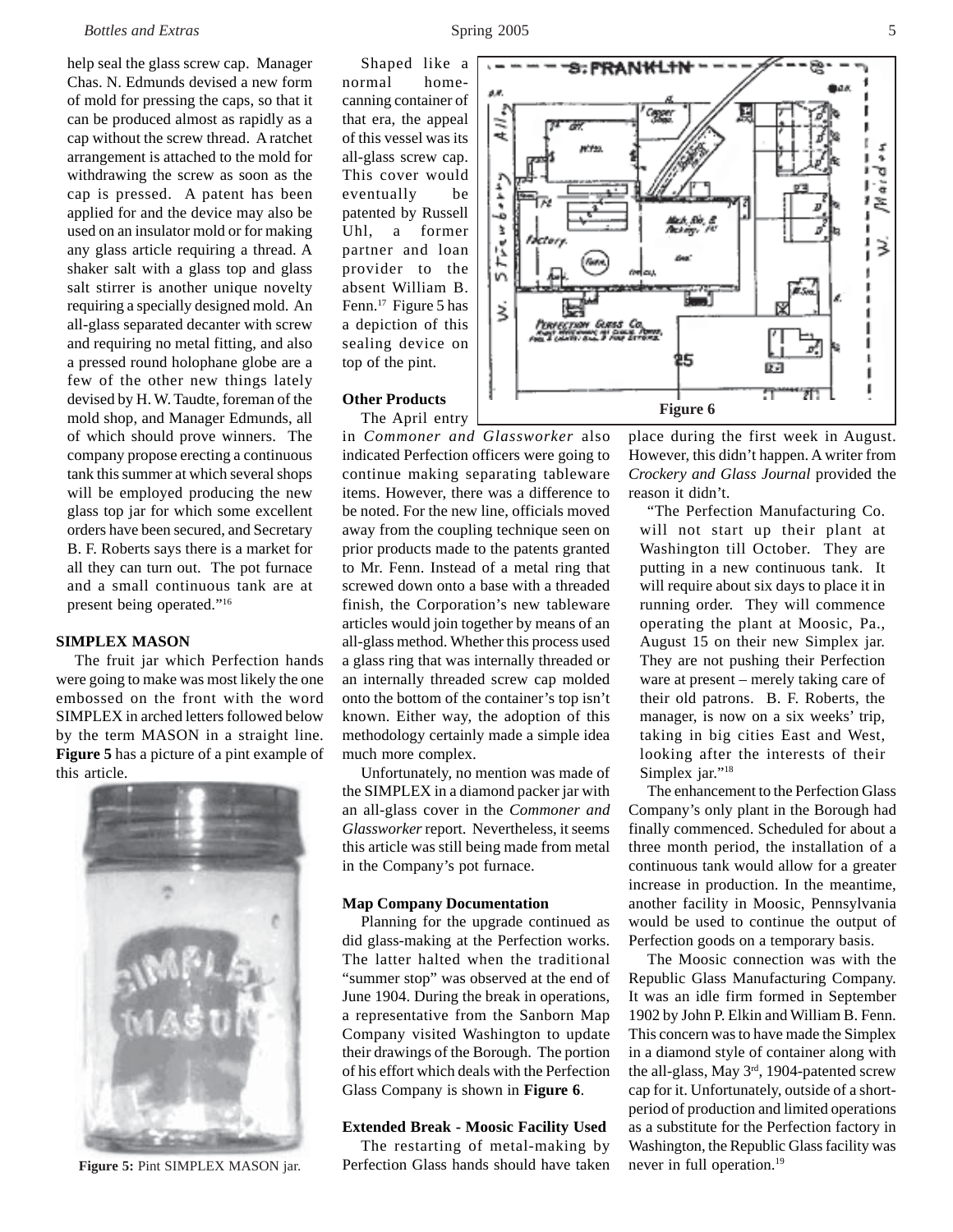It looks like the Moosic portion of the plan kicked-off as intended. Unfortunately, as October came and went, the other piece wasn't completed. A three month project stretched into the next year and beyond. In February 1905, equipment previously shipped eastward to Moosic was uninstalled and sent back to Washington. With this step, the Republic Glass part of the vision was terminated and the site closed down. Eight months after the continuous tank installation began; glass-making was restarted in early April 1905 at the Washington works of the Perfection Glass Company.20

A worker for *Crockery and Glass Journal* captured the firm's reopening in the following way.

"The Perfection Glass Co., started their plant again the past week, and are {*sic* - is} now in regular operation. They are devoting themselves to a tableware line which embraces in various pieces their celebrated "separating" ware, and to their patented Simplex jar, which seems to have a big promise of popularity. They have a nine-pot furnace and have just completed an eighteen ton continuous tank. B. F. Roberts, the secretary and treasurer, is also general manager."21

#### **Observation Four**

Why the Moosic facility was used by Perfection officials while their main factory was being upgraded isn't clear. Either John P. Elkin approached Company leaders with the option or he was somehow involved with the second Perfection Glass Company in a less-than public way.

#### **Business is Good**

With the upgrade completed and production moving toward a full state, the outlook for Company directors, officers and workers couldn't help but be bright. A steady demand for factory goods promised renewed profits. By all accounts, Perfection Glass should begin to thrive once more.

Early May 1905 brought a patent request for the screw cap to be used on the fruit jar embossed on the front with SIMPLEX (in arched letters) followed below it by MASON (in a straight line). The submitter was Russell Uhl. He assigned the eventual letters patent for it to the Perfection Glass Company.<sup>22</sup>

# **Observation Five**

I'm still puzzled as to why a merchant

Mr. Uhl was the former partner of William B. Fenn in several endeavors. While involved, he didn't seem to take an active role in these concerns. Instead, he left the daily workings of them to his associate while he stayed in Wilkes Barre, Pennsylvania, preferring to manage his own businesses there. Unfortunately, as a result of his involvement with Mr. Fenn, he lost much of the \$17,500 he invested. Recouping some or all of this money must have occupied a portion of Russell Uhl's time. The strange set of circumstances that led to his December  $5<sup>th</sup>$ , 1905 patent must have had something to do with regaining his lost funds.<sup>23</sup>

# **Another Problem Arises**

Production at the renovated Perfection works continued unabated up through the middle of June 1905. At this point, another unanticipated problem developed. A columnist from *Commoner and Glassworker* described this situation in the below account.

"When the Perfection Glass Mfg. Co., of Washington, PA., endeavored to operate their plant on night and day turn recently it was found that they did not have room to handle all the ware that was produced, and as the present site will not admit of enlargement of the factory the firm are contemplating the erection of another works near Washington for the purpose of producing their new Simplex jar on a more extensive scale. A regular Mason jar body is used with a patent screw glass cap..."24

The capacity issue was now replaced by a dilemma for the storage of pressed and blown goods. Since their rented grounds couldn't be tapped for more space, another factory was envisioned to take some of the production responsibility off of the Perfection plant. The division of effort between both would enable more articles to be turned out and stored than was currently possible. If successful, it looked like Company officers had come up with a win-win situation.

# **Production Continues - Fruit Jar Output Stopped**

After the "summer stop" in July 1905, employees at the Perfection works quickly brought glass-making back to normal levels in August. A reporter from *China, Glass and Lamps* succinctly captured Corporate progress and management intentions when he wrote the following about a month later.

"The Perfection Glass Co., of Washington, Pa., are {*sic* - is} operating two shifts on their tank and pot furnace, running nine shops on one turn and eight on the other. The company note {*sic* - notes} a heavy demand for their glass screw caps, which are made on special machines, and will probably give their entire tank capacity to the production of this line of ware, abandoning the manufacture of fruit jars until they can increase the capacity of the plant."25

#### **Perfection - Anchor Connection?**

In my opinion, the first step towards the elimination of the goods storage problem at Perfection Glass occurred in mid-October 1905. In a Borough roughly thirty-five miles east of Washington, the weekly newspaper in Mount Pleasant, Pennsylvania announced the formation of the Anchor Glass Company. This organization was to be one of several to build and operate manufacturing facilities on the Duncan Plan of Lots next to the town limits. The columnist who described this important event added the Anchor plant would be operating a day and night shift by January 1906, employing at least two hundred workers. Their labor would produce fruit jars, preserve bottles and packer's ware from valuable patents owned by this organization.<sup>26</sup>

Curiously, one of the founders of Anchor Glass was Charles N. Edmonds. At this point in time, he was still the factory manager for the Perfection Glass Company in Washington.<sup>27</sup>

Beside this fact, he and his two partners, William L. Harvey of Mount Pleasant and John W. Ely of Washington, had no patents issued to them by the United States Patent Office. The ones referenced in *The Mount Pleasant Journal* columns most likely belonged to Perfection Glass and not Anchor.28 In all likelihood, these were for the Simplex in a diamond packing container seen in **Figure 7** with its May 3rd, 1904-patented closure. The other was undoubtedly for the soon-to-be-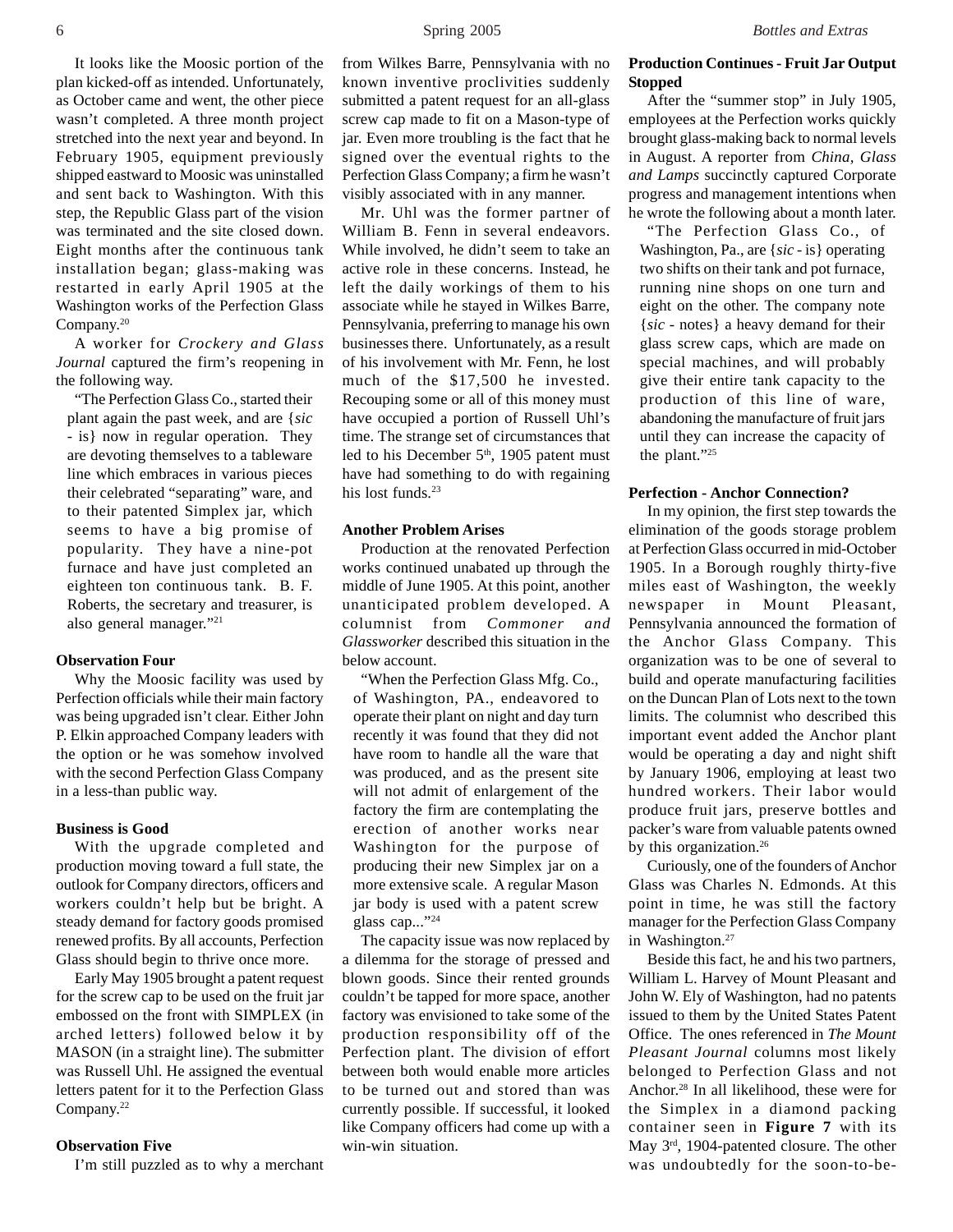patented, all-glass sealer by Russell Uhl. It and the SIMPLEX (arched on one line) MASON (straight line below) marked fruit jar were also candidates for production at the new Anchor plant.

By coincidence or more probably by design, Mr. Edmonds was soon to be replaced at Perfection. Here is how the glass-trade journal, *Commoner and Glassworker*, covered this development.

"Rumored Changes at Washington - It is reported that the Perfection Glass Co. at Washington, Pa., will be run under the general management of J. G. Quay, who formerly had charge of the Riverside Glass Co.'s tableware plant at Wellsburg, Pa. The capital stock of the Perfection company has been increased and new lines will be added which will greatly increase the output of the works."29

The change of factory managers could have been just one facet of a more comprehensive strategy by Perfection officials to put their goods storage hurdle behind them. An employee of good standing with the Company, Mr. Edmonds may have agreed to leave it to establish another glass factory. The new one would be affiliated with Perfection Glass.

In late November, the rumored change occurred in Perfection's management group. As 1906 was dawning, the Company's future was rosier than ever.



# **Observation Six**

In the documents I've searched, there wasn't any direct connection found between both the Perfection or Anchor concerns other than Charles N. Edmonds, the stated objective of Corporate officers to set-up a new factory and the undefined patents. Nevertheless, this circumstantial data certainly suggests the Duncan Plan industry was intended to be the associate facility to resolve the goods storage issue for Perfection Glass Company managers.

#### **Perfection and Hazel-Atlas Connection**

The *Directory of the Glass Trade* for 1906 carried the Perfection Glass Company as an operational concern. Charles S. Caldwell remained the president. B. F. Mevey was listed as the vice-president. With the departure of George L. Caldwell, Benjamin F. Roberts assumed both the secretary and treasurer positions in the Company. John G. Quay had succeeded Charles N. Edmonds as the plant manager. According to the Corporation's entry, hands in the factory were pressing and blowing flint tableware, novelties, fruit and machine-made jars or bottles.<sup>30</sup>

Unfortunately, the scheduled opening of the Anchor Glass Company's works in January 1906 didn't occur. In fact, materials hadn't even arrived for construction to start by the first weeks of the New Year. This circumstance likely caused Perfection leaders to scrap this portion of their plan. Instead, they made an arrangement with counterparts in the Hazel-Atlas Glass Company to take over production of the Simplex in a diamond embossed, packing jar and cap along with the Russell Uhlpatented, screw closure. This deal would allow the Perfection facility to be put toward a new line of tableware at full capacity.<sup>31</sup>

# **Another Part of the Overall Vision**

There was another less visible part of the scheme to increase the overall storage space for manufactured items within the Perfection Glass Company. This involved moving the firm's current production facility out of Washington altogether. Among other things, this course of action was no doubt caused by a property lease that was about to expire in April 1907.32

Towards this end, Perfection officers entered into a contract with John P. Elkin on January  $13<sup>th</sup>$ , 1906. By the terms of this agreement, Corporation leaders purchased the land in Moosic, Pennsylvania on which **Figure 7** The department was soon on the ground the works for the Republic Glass The department was soon on the ground

Manufacturing Company and Standard Graphite Company resided. Their intent was to teardown the Standard plant and erect one of their own to make glass.<sup>33</sup> This new concern would likely operate in conjunction with the adjacent but idle Republic Glass factory.

# **Trademark Registration Sought**

As production continued at the Washington-based works of Perfection Glass, firm officials decided it was time to register the word SIMPLEX as a Company trademark. On April 4<sup>th</sup>, 1906, Charles S. Caldwell started the process by submitting the request.34

## **Observation Seven**

At first, Mr. Caldwell's action didn't make much sense to me. Why would he wait almost three years to register the term SIMPLEX? It wasn't until I discovered the Hazel-Atlas arrangement that I began to understand his motive. When the popular SIMPLEX in a diamond-embossed packing container was being turned out solely by Perfection workers, there was no need for Company leaders to seek a trademark registration for the term used to describe their product. However, once another corporation started to manufacture and market it, the question of royalties could arise. Unless the rights to the name SIMPLEX were in the legal possession of Perfection officers, the payment of these on a long term basis could become a matter of contention. To head off any potential legal battles in the future, I'm convinced Mr. Caldwell took the belated step to secure the trademark rights for the word SIMPLEX shortly after the Hazel-Atlas deal was consummated.

#### **Production Continued - Pot Bursts**

While relocation preparations continued, production moved forward in the Borough factory of Perfection Glass. Just prior to the "summer stop" beginning, an impediment to continued operations occurred at the Company's works. A Washington newspaper reported this event as follows.

"POT BURST AT PERFECTION WORKS – A twenty-five ton pot at the Perfection glass works on South Franklin street burst at an early hour this morning and an alarm was turned in from box 12 at the corner of West Wheeling and South Franklin streets.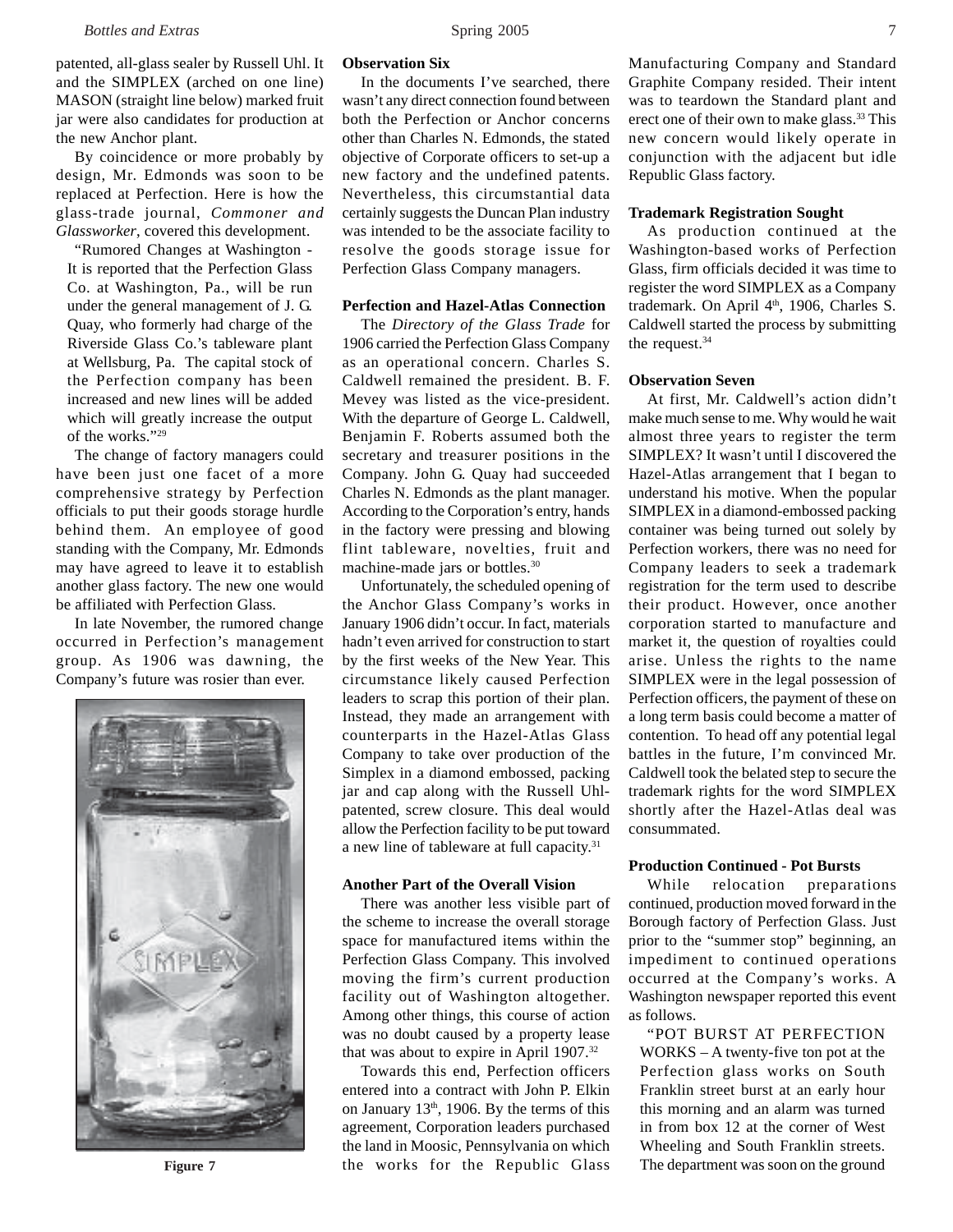and had a stream of water playing on the molten glass as nothing in the factory had ignited. The employes {*sic*employees} had the factory hose out and a small stream playing on the glass when the department arrived which kept the fire from spreading to the surrounding wood work. The pot had been placed in the factory about six months go {sic-ago} and had been considered in good shape but shortly before 1 o'clock she let go, pouring the molten glass on the floor. These pots are made of pottery clay and are supposed to last during one fire, or one year. The bursting of the pot will lay off about 60 employes {*sic* - employees} at the present time. The factory would have closed down in two weeks for repairs. The loss will not amount to a great deal, only the injury to the pot, as all the glass can be used again." 35

# **Repairs Take Longer Than Expected**

With repairs scheduled for the traditional break in operations, the Perfection workers should have been back to making glass by the first days of August 1906. Unfortunately, the reconstructive job took longer than expected. Here is how a trade journal reporter covered this development.

"The Perfection Glass Co. here has an extra amount of repairs to make at the close of the last fire, and will not start until next week. Their furnace, tank and boiler all had to be overhauled. They are devoting considerable attention to their patent fruit jar, which is proving of great practical value. They will place an attractive new short line of tableware on the market this month. J. G. Quay is general manager, and is giving a good account of himself in the character of his productions and the operations of the factory. They will illustrate their new line in the JOURNAL as soon as ready for the market."36

## **Perfection Plant Discontinues Operations**

The August  $9<sup>th</sup>$ , 1906 account was the last mention of the Perfection Glass factory I could find throughout the remainder of that year. Presumably, the plant was started back-up in the middle of August. However, no proof of that action could be located. In my estimation, the works never reopened.

**Company Active - Factory Closed Figure 8** 

The *Directory of Glass Factories* for 1907 carried the same listing for the Perfection Glass Company as the one seen in the 1906 edition. $37$  Normally, this fact would indicate the Corporation was open for business and making glass articles at its facility. But I don't believe this was the case at all. Three other pieces of data point toward the firm's plant being closed for good.

The first was the *Washington Directory* for 1907-08. It didn't have a listing for the Perfection Glass Company in it. Besides this piece of compelling information, Perfection wasn't listed as an industry paying wages in the Borough during 1906. The final reference contained the most telling data of all. A January  $16<sup>th</sup>$ , 1909 report in *The Washington Observer* stated the works for Perfection Glass hadn't been open since sometime in 1906. 38

By my best estimate, the manufacturing side of the Perfection Glass Company discontinued operations around October 1906. From that time forward, Corporation leadership likely wrestled with the option of whether or not to relocate their home office and idle facility to Moosic.

# **Nothing about Perfection in 1907**

Outside of the *Directory of Glass Factories* entry and the completed registration for the Perfection trademark, there was no other mention of this organization throughout 1907. I assume the notion of moving to the northeastern part of the Commonwealth was still open and being debated by the remaining directors of the Corporation.

#### **Moosic Option Goes Up in Smoke!**

The *American Glass Trade Directory* for 1908 carried a listing for the Perfection Glass Company. The line item for this firm indicated it had a plant equipped with one furnace, nine pots, one continuous tank, and eight rings. C. S. Caldwell was carried as



the president. B. F. Roberts continued to be the secretary-treasurer. Hands at the factory supposedly made flint tableware and novelties, fruit jars, packers and preserver's ware along with ink and paperweights. Also, there was a mold shop on the factory grounds.

The salient part of this entry was the asterisk before it. This marking device was placed in that position to caution the reader that Perfection's factory wasn't open and operating.39 And as seen earlier, it hadn't been for over a year.

By mid-January 1908, the envisioned move to Moosic suffered a grave blow. A *Crockery and Glass Journal* writer reported on this development in the below account.

"The Republic Glass Co.'s plant at Moosic, Pa., which has been idle for some time, was recently destroyed by fire. Loss, \$30,000. It was owned by the Perfection Glass Co., of Washington, Pa. "Weary Willies" used the building for sleeping quarters, and the fire is blamed on the "guests"."40

|                                                     | BUY CHEAP AT ONCE.                                          |  |  |  |  |
|-----------------------------------------------------|-------------------------------------------------------------|--|--|--|--|
| 1                                                   | 35 H. P. Bessemer Gas Engine.                               |  |  |  |  |
| 1                                                   | 125 H. P. Multitubular Boiler.                              |  |  |  |  |
| 10x12 Hamblin Steam Engine.<br>1                    |                                                             |  |  |  |  |
| Miller Automatic Jar Machines.<br>3                 |                                                             |  |  |  |  |
| 4                                                   | Glass Presses-size 91-2 inches between uprights.            |  |  |  |  |
| Glass Presses-size 14 inches between uprights.<br>5 |                                                             |  |  |  |  |
| 6x6 Custis Air Compressor-Belt Driven<br>1          |                                                             |  |  |  |  |
| Buffalo Exhauster No. 4.<br>1                       |                                                             |  |  |  |  |
| Commercial Dynamo-50 Amperes.<br>1                  |                                                             |  |  |  |  |
|                                                     | Iron Stack, Damper, etc., complete for 8-ring, 15-ton tank. |  |  |  |  |
|                                                     | Iron for five lehrs.                                        |  |  |  |  |
|                                                     | From the                                                    |  |  |  |  |
|                                                     | PERFECTION GLASS COMPANY.                                   |  |  |  |  |
| WASHINGTON, PA.                                     |                                                             |  |  |  |  |
|                                                     | Figure 9                                                    |  |  |  |  |

# **The End**

Officers of the in-name-only Perfection Corporation now had to decide whether to continue to pursue their ultimate goal or dissolve the Company. Their answer came quickly. Figure 8 appeared in the February  $29<sup>th</sup>$  and March  $7<sup>th</sup>$ , 1908 editions of the *National Glass Budget*.

The initial equipment sell-off was followed by a final round one year hence. After the roof of the firm's factory collapsed, $41$  the remaining machinery in it was offered for sale in April 1909.<sup>42</sup> See Figure 9. Once this gear was disposed of, the owners dissolved the organization. With this last act, the Perfection Glass Company took its rightful place as a brief chapter in the industrial history of Washington, Pennsylvania. BLB

# **Endnotes**

<sup>1</sup> "Two Corners in Time," Barry L. Bernas, *Bottles and Extras*, Winter 2005,